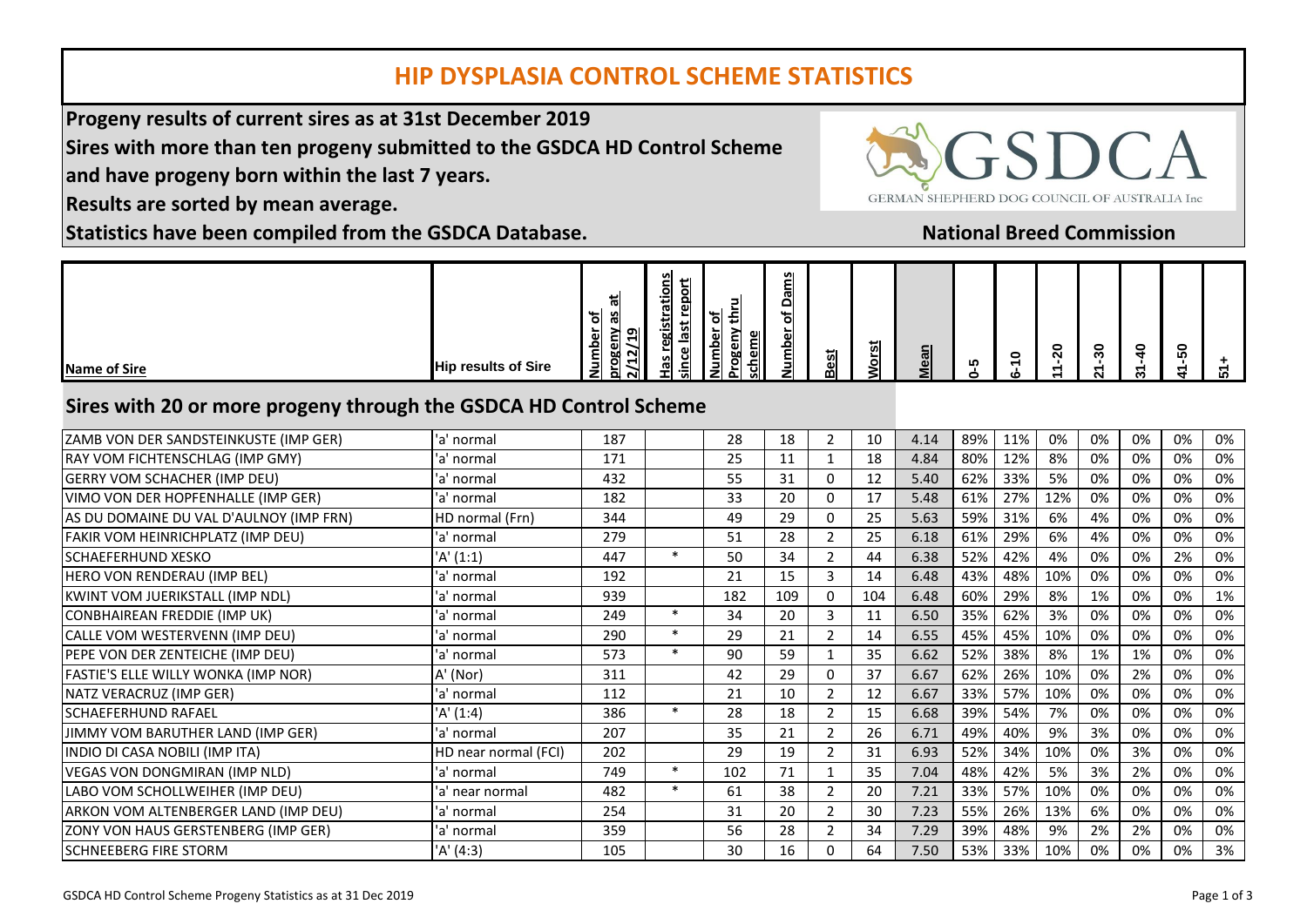| <b>Name of Sire</b>                   | <b>Hip results of Sire</b> | ᄇ<br>progeny as<br>৳<br><b>Number</b><br>2/12/19 | <b>Has registrations</b><br>last report<br>since | <b>Progeny thru</b><br>히<br><b>Number</b><br>scheme | <u>Dams</u><br>비<br><b>Number</b> | Best           | <b>Worst</b> | <b>Mean</b> | $6 - 5$ | $6 - 10$ | $11 - 20$ | 21-30 | $31 - 40$ | -50<br>$\mathbf{r}$ | $51 +$ |
|---------------------------------------|----------------------------|--------------------------------------------------|--------------------------------------------------|-----------------------------------------------------|-----------------------------------|----------------|--------------|-------------|---------|----------|-----------|-------|-----------|---------------------|--------|
| CALLI VOM FIEMERECK (IMP DEU)         | 'a' normal                 | 191                                              |                                                  | 21                                                  | 14                                | 1              | 36           | 7.52        | 52%     | 33%      | 10%       | 0%    | 5%        | 0%                  | 0%     |
| ODIN DELLE TERRE MATILDICHE (IMP ITA) | HD near normal (FCI)       | 288                                              | $\ast$                                           | 53                                                  | 30                                | $\overline{2}$ | 52           | 7.58        | 51%     | 40%      | 4%        | 2%    | 0%        | 2%                  | 2%     |
| JUWIKA DESTROYER (IMP DEN)            | 'a' normal                 | 443                                              | $\ast$                                           | 60                                                  | 42                                | $\mathbf{1}$   | 35           | 7.62        | 43%     | 42%      | 10%       | 2%    | 3%        | 0%                  | 0%     |
| VENEZE LUTZ (IMP UK)                  | 'a' normal                 | 233                                              |                                                  | 30                                                  | 22                                | $\overline{2}$ | 16           | 7.73        | 13%     | 73%      | 13%       | 0%    | 0%        | 0%                  | 0%     |
| AYKO VON NORD WIND (IMP HUN)          | 'a' normal (Hun)           | 133                                              |                                                  | 27                                                  | 14                                | $\overline{2}$ | 19           | 7.96        | 41%     | 33%      | 26%       | 0%    | 0%        | 0%                  | 0%     |
| ESKO AUS DEM HAUS ZYGADTO (IMP DEU)   | 'a' near normal            | 388                                              |                                                  | 54                                                  | 36                                | $\mathbf{1}$   | 68           | 8.07        | 56%     | 28%      | 11%       | 2%    | 0%        | 2%                  | 2%     |
| HATTO VOM HUHNEGRAB (IMP DEU)         | 'a' normal                 | 232                                              |                                                  | 31                                                  | 20                                | 4              | 22           | 8.16        | 29%     | 52%      | 16%       | 3%    | 0%        | 0%                  | 0%     |
| <b>SEIGEN SURIS ALFIE</b>             | 'A' (3:3)                  | 258                                              | $\ast$                                           | 34                                                  | 18                                | $\overline{2}$ | 58           | 8.18        | 47%     | 38%      | 12%       | 0%    | 0%        | 0%                  | 3%     |
| VABLO VOM OSTERBERGER-LAND (IMP DEU)  | 'a' normal                 | 204                                              |                                                  | 25                                                  | 19                                | 3              | 22           | 8.20        | 24%     | 60%      | 12%       | 4%    | 0%        | 0%                  | 0%     |
| ZAMB VOM SCHWARZAUGEN (IMP DEU)       | 'a' normal                 | 203                                              |                                                  | 26                                                  | 18                                | $\overline{2}$ | 28           | 8.58        | 27%     | 50%      | 19%       | 4%    | 0%        | 0%                  | 0%     |
| TOBY VON DER PLASSENBURG (IMP DEU)    | 'a' normal                 | 634                                              |                                                  | 99                                                  | 66                                | $\overline{2}$ | 72           | 8.61        | 41%     | 45%      | 7%        | 2%    | 0%        | 2%                  | 2%     |
| URY VOM ZISAWINKEL (IMP DEU)          | 'a' normal                 | 268                                              |                                                  | 36                                                  | 25                                | $\overline{2}$ | 46           | 8.61        | 31%     | 47%      | 19%       | 0%    | 0%        | 3%                  | 0%     |
| <b>ORRINSHIR ELTON JOHN</b>           | 'A' (1:2)                  | 517                                              |                                                  | 91                                                  | 52                                | $\mathbf{1}$   | 49           | 8.70        | 41%     | 41%      | 10%       | 4%    | 2%        | 2%                  | 0%     |
| XARO VON DER PLASSENBURG (IMP DEU)    | 'a' normal                 | 420                                              |                                                  | 68                                                  | 37                                | $\Omega$       | 48           | 8.75        | 18%     | 66%      | 12%       | 1%    | 1%        | 1%                  | 0%     |
| XENO VON ARJAKJO (IMP DEU)            | 'a' normal                 | 324                                              | $\ast$                                           | 33                                                  | 21                                | 3              | 29           | 9.03        | 15%     | 61%      | 21%       | 3%    | 0%        | 0%                  | 0%     |
| USTINOV VOM ROMERLAND (IMP DEU)       | 'a' normal                 | 265                                              |                                                  | 45                                                  | 28                                | $\overline{2}$ | 72           | 9.67        | 40%     | 40%      | 13%       | 2%    | 0%        | 0%                  | 4%     |
| <b>KARDIN KRUGER</b>                  | 'A' (3:1)                  | 235                                              |                                                  | 35                                                  | 26                                | $\mathbf{1}$   | 69           | 9.74        | 46%     | 37%      | 6%        | 3%    | 6%        | 0%                  | 3%     |
| ASTERIX VOM HANNESS (IMP DEU)         | 'a' normal                 | 100                                              |                                                  | 20                                                  | 10                                | $\overline{2}$ | 34           | 9.75        | 30%     | 45%      | 10%       | 10%   | 5%        | 0%                  | 0%     |
| <b>EROICA CATCH ME IF YOU CAN</b>     | 'A' (2:1)                  | 113                                              | $\ast$                                           | 21                                                  | 8                                 | $\overline{2}$ | 74           | 10.67       | 62%     | 19%      | 10%       | 0%    | 0%        | 5%                  | 5%     |
| TURBO VOM CASSELSWALD (IMP GER)       | 'a' near normal            | 308                                              | $\ast$                                           | 33                                                  | 22                                | $\overline{2}$ | 52           | 10.91       | 42%     | 36%      | 9%        | 0%    | 3%        | 6%                  | 3%     |
| HOMER VON AMASIS (IMP ITA)            | HD near normal (FCI)       | 153                                              |                                                  | 23                                                  | 18                                | 4              | 43           | 11.13       | 26%     | 30%      | 35%       | 4%    | 0%        | 4%                  | 0%     |
| DJAMBO VOM FICHTENSCHLAG (IMP DEU)    | 'a' near normal            | 237                                              | $\ast$                                           | 36                                                  | 21                                | 4              | 54           | 11.61       | 22%     | 50%      | 14%       | 3%    | 8%        | 0%                  | 3%     |
| URAS VON TRAFALGA (IMP GMY)           | 'a' near normal            | 531                                              |                                                  | 59                                                  | 34                                | $\mathbf 0$    | 61           | 11.81       | 41%     | 27%      | 14%       | 10%   | 2%        | 3%                  | 3%     |
| SIRIO VOM RAUHTAL (IMP DEU)           | 'a' normal                 | 152                                              |                                                  | 22                                                  | 17                                | 3              | 66           | 12.05       | 36%     | 45%      | 9%        | 0%    | 0%        | 0%                  | 9%     |
| <b>BLUEMAX SALT</b>                   | 'A' (5:3)                  | 210                                              |                                                  | 33                                                  | 17                                | $\overline{2}$ | 71           | 12.21       | 33%     | 39%      | 12%       | 6%    | 6%        | 0%                  | 3%     |
| RICO VON DER KLEINEN BIRKE (IMP GMY)  | 'a' normal                 | 170                                              |                                                  | 24                                                  | 15                                | $\Omega$       | 49           | 12.50       | 42%     | 21%      | 17%       | 8%    | 8%        | 4%                  | 0%     |
| SENSEN MANN YOKON (IMP DEU)           | a' normal                  | 257                                              | $\ast$                                           | 31                                                  | 21                                | $\overline{2}$ | 70           | 12.84       | 23%     | 55%      | 6%        | 6%    | 3%        | 3%                  | 3%     |
| YESTER VOM FEUERMELDER (IMP DEU)      | 'a' normal                 | 219                                              | $\ast$                                           | 59                                                  | 29                                | $\overline{2}$ | 90           | 16.49       | 41%     | 25%      | 10%       | 10%   | 3%        | 0%                  | 10%    |

## **Sires with 10-19 progeny through the GSDCA HD Control Scheme**

| <b>INUJACLYN LATIN DANCER</b>      | (2:2)         | 1 7 7<br>15 Z | --  |  | 3.87        | 80% | 20% | 0% | 0% | 0% | 0% | 0% |
|------------------------------------|---------------|---------------|-----|--|-------------|-----|-----|----|----|----|----|----|
| <b>VANHARLEY ZEUS</b>              | (0:0)         | 01<br>oц      | . . |  | 391<br>J.J. | 91% | 9%  | 0% | 0% | 0% | 0% | 0% |
| HUND PARTY PRIZE<br><b>IDELLAH</b> | (1.1)<br>11.1 | 89            | 10  |  | 4.30        | 70% | 30% | 0% | 0% | 0% | 0% | 0% |